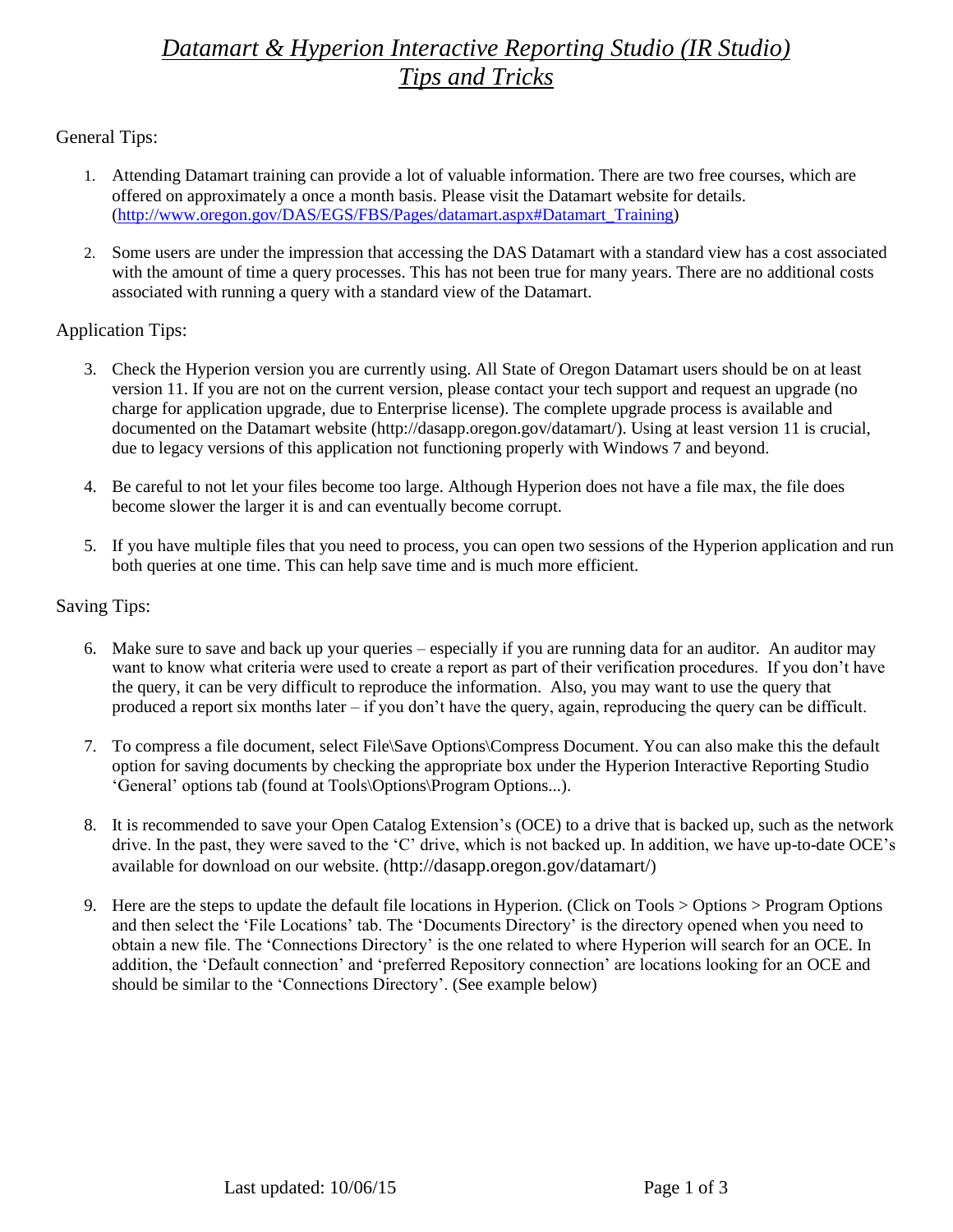| File Locations   OLAP   International  <br>General |         |           |
|----------------------------------------------------|---------|-----------|
| Documents Directory:                               |         | <b>OK</b> |
| IU:\                                               | Browse  | Cancel    |
| Connections Directory:                             |         |           |
| H:\Datamart\OCE                                    | Browse. | Help      |
| Default Connection:                                |         |           |
| H:\Datamart\OCE\SFMA.oce                           | Browse  |           |
| Preferred Repository Connection:                   |         |           |
| H:\Datamart\OCE\SFMA.oce                           | Browse  |           |
| HTML Template Directory:                           |         |           |
|                                                    | Browse. |           |

### Query Build & Filtering Tips:

- 10. When building a query, start with a financial table first. When selecting fields for your request line, the most efficient way to query is to take as much as you can out of the financial table. In addition, you should limit the number of joins in your query for most efficiency. (See the Datamart website for financial table info).
- 11. Setup filters based as much on the financial table fields as possible. Filtering on a field within a profile table tends to slow the query down. If you can limit/filter only on fields in the financial table, your queries come back faster.
- 12. When creating a new query the best practice is to not have tables joined to other tables. Run your main query with only the financial table and obtain results, prior to adding any joins. This will help provide you with the correct results. If joins are needed, add after initial data pull to evaluate if joins were done properly.
- 13. It is recommended to use at least two filters/limits when building any query. The most commonly used filters are 'Agency' and 'Fiscal Year'. These two filters alone can really help the speed of your query.
- 14. It is recommended to filter all queries by AY or FY unless there is an overriding need not to use these filters. Without these filters, you'll get data for all years within the database.
- 15. When querying any of the 'Accounting Event' tables (All, Active, & Archive), make sure to include 'Agency', 'Year' and 'GL Account' in your query filters. This speeds the query immensely and filters the amount of data returned. Remember, the 'Accounting Event' table itself is 99+ gigabytes of data in the Datamart.
- 16. If you think you have results that seem incorrect, check your query first did you filter your data the way you really wanted it filtered, or did you not include (or include too many) filters? If you still have doubts, it is recommended to remove all profile tables and only leave the financial table. This will help provide you with the proper results.
- 17. Try to filter/limit your queries as much as possible; it cuts down query run time. However, if you need to look at a broad view of data, don't hesitate to bring in more data than you think you need. You can always refine your data output (in Hyperion anyway) via filters in the results set. When you get the results you want, if you expect to rerun the query regularly, transfer the filters in the results set to the query section.
- 18. If using 'Show Values' for filtering data within the query section, be aware that it could take quite some time for the list to come back for selection. It is not recommended that you use 'Show Values' in the query section. 'Show values' actually queries against the Datamart, and can take additional time, depending on the field chosen. However, using 'Show Values' within the Results section is very quick.